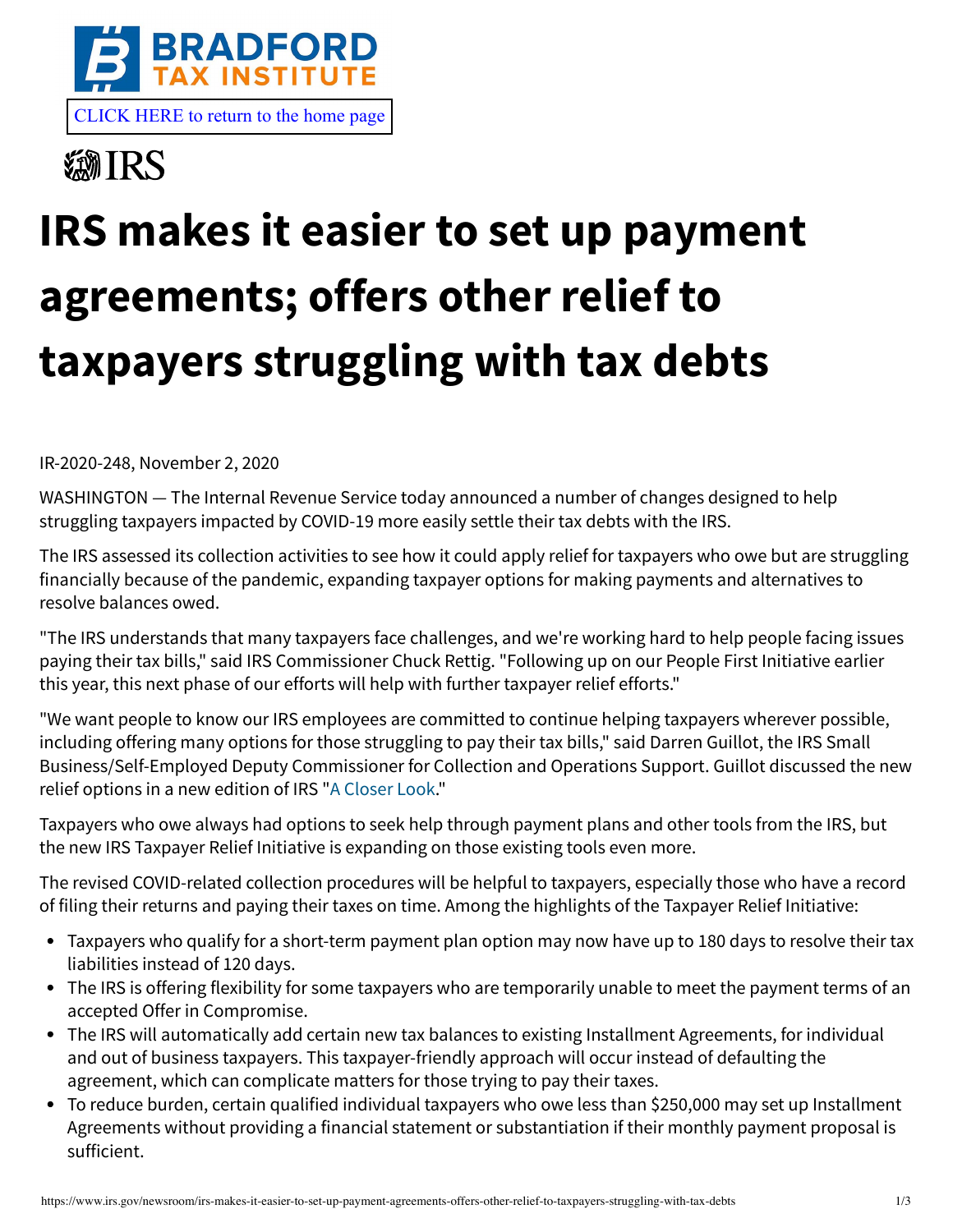- Some individual taxpayers who only owe for the 2019 tax year and who owe less than \$250,000 may qualify to set up an Installment Agreement without a notice of federal tax lien filed by the IRS.
- Additionally, qualified taxpayers with existing Direct Debit Installment Agreements may now be able to use the Online Payment Agreement system to propose lower monthly payment amounts and change their payment due dates.

## **Additional details on the Taxpayer Relief Initiative**

The IRS offers options for short-term and long-term payment plans, including Installment Agreements via the Online Payment Agreement (OPA) system. In general, this service is available to individuals who owe \$50,000 or less in combined income tax, penalties and interest or businesses that owe \$25,000 or less combined that have filed all tax returns. The short-term payment plans are now able to be extended from 120 to 180 days for certain taxpayers.

Installment Agreement options are available for taxpayers who cannot full pay their balance but can pay their balance over time. The IRS expanded Installment Agreement options to remove the requirement for financial statements and substantiation in more circumstances for balances owed up to \$250,000 if the monthly payment proposal is sufficient. The IRS also modified Installment Agreement procedures to further limit requirements for Federal Tax Lien determinations for some taxpayers who only owe for tax year 2019.

In addition to payment plans and Installment Agreements, the IRS offers additional tools to assist taxpayers who owe taxes:

**[Temporarily Delaying Collection](https://www.irs.gov/businesses/small-businesses-self-employed/temporarily-delay-the-collection-process)** — Taxpayers can contact the IRS to request a temporary delay of the collection process. If the IRS determines a taxpayer is unable to pay, it may delay collection until the taxpayer's financial condition improves.

**[Offer in Compromise](https://www.irs.gov/payments/offer-in-compromise)** — Certain taxpayers qualify to settle their tax bill for less than the amount they owe by submitting an Offer in Compromise. To help determine eligibility, use the [Offer in Compromise Pre-Qualifier](https://irs.treasury.gov/oic_pre_qualifier/)  $\bm{\mathcal{C}}$ tool. Now, the IRS is offering additional flexibility for some taxpayers who are temporarily unable to meet the payment terms of an accepted offer in compromise.

**[Relief from Penalties](https://www.irs.gov/businesses/small-businesses-self-employed/penalty-relief-due-to-first-time-penalty-abatement-or-other-administrative-waiver)** — The IRS is highlighting [reasonable cause assistance](https://www.irs.gov/businesses/small-businesses-self-employed/penalty-relief-due-to-reasonable-cause) available for taxpayers with failure to file, pay and deposit penalties. First-time [penalty abatement relief](https://www.irs.gov/businesses/small-businesses-self-employed/penalty-relief-due-to-first-time-penalty-abatement-or-other-administrative-waiver) is also available for the first time a taxpayer is subject to one or more of these tax penalties.

[All taxpayers can access important information on IRS.gov. Many taxpayers requesting payment plans, including](https://www.irs.gov/payments) Installment Agreements, can apply through IRS.gov without ever having to talk to a representative.

Other requests, including this new relief, can be made by contacting the number on the taxpayer's notice or responding in writing. However, to request relief, the IRS reminds taxpayers they must be responsive when they receive a balance due notice.

"If you're having a tax issue, don't go silent. Please don't ignore the notice arriving in your mailbox," Guillot said. "These problems don't get better with time. We understand tax issues and know that dealing with the IRS can be intimidating, but our employees really are here to help."

Throughout COVID-19, the IRS has continued to adjust operations to help ensure the health and safety of employees and taxpayers, including the extensive and temporary relief of the IRS People First Initiative. More information and background on the collection relief and procedures can be found in "[A Closer Look.](https://www.irs.gov/about-irs/irs-offers-new-relief-options-to-help-taxpayers-affected-by-covid-19)"